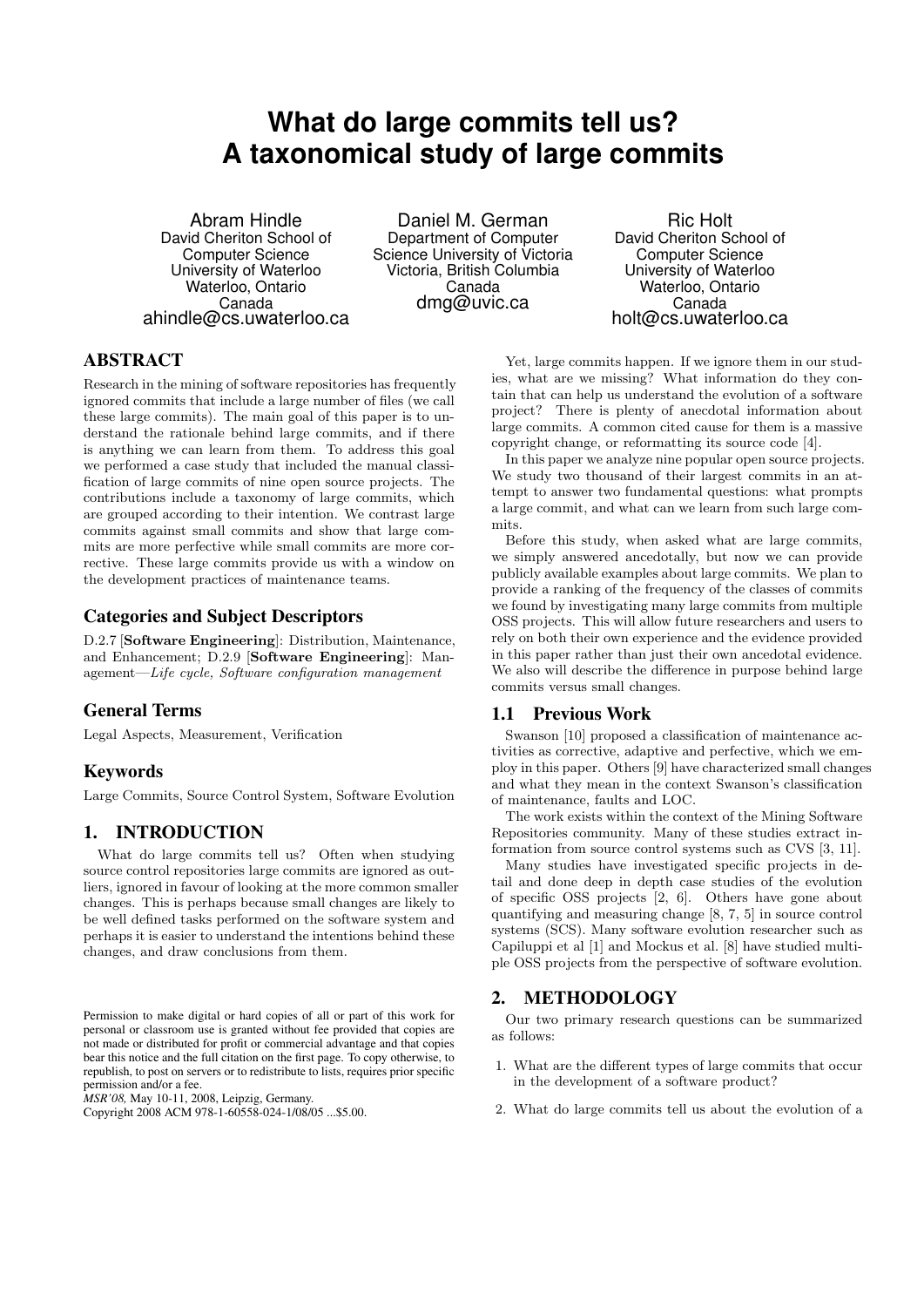| Software Project | Description                                                                             |
|------------------|-----------------------------------------------------------------------------------------|
| <b>Boost</b>     | A comprehensive $C_{++}$ library.                                                       |
| Egroupware       | A PHP office productivity CMS project that integrates various external PHP applications |
|                  | into one coherent unit.                                                                 |
| Enlightenment    | A Window Manager and a desktop environment for X11.                                     |
| Evolution        | An email client similar to Microsoft Outlook.                                           |
| Firebird         | Relational DBMS gifted to the OSS community by Borland.                                 |
| MySQL (v5.0)     | A popular relational DBMS (MySQL uses a different version control repository for each   |
|                  | of its versions).                                                                       |
| PostgreSQL       | Another popular relational DBMS                                                         |
| Samba            | Provides Windows network file-system and printer support for Unix.                      |
| Spring Framework | A Java based enterprise framework much like enterprise Java beans.                      |

Table 1: Software projects used in this study.

#### software product?

We used a case study as the basis for our methodology. We selected nine open source projects (listed in table 1). These projects were selected based upon three main constraints: a) that they were at least 5 years old, mature projects, with a large user base; b) that their version control history was available; and c) that they represented a large spectrum of software projects: different application domains (command line applications, GUI-based, server), programming languages (PHP, C++, C, Java), development styles (company sponsored–MySQL, evolution–or community development–PostgreSQL).

The first stage (of two stages) of our research consisted in the creation of a classification of commits. We proceeded as follows:

- 1. For each project, we retrieved their commit history. We then selected the 1% commits that contained the largest number of files (of any file type, not only source code) for our manual inspection. We auditted 2000 commits.
- 2. We created a classification of large commits. We used Swanson's Maintenance Classification [10] as the starting point. As its name implies, Swanson's Maintenance Classification is mostly oriented towards activities that adapt an existent system. We added two more categories to it: *Implementation* (adding features), and *Non-Functional*. Non-functional are changes to the software that are not expected to alter its functionality in anyway, but need to be performed as part of the typical software development cycle. For example, adding comments or reformatting source code. These are summarized in Table 2.
- 3. Based upon these categories of changes, and the issues that they address we proceeded to create a candidate list of types of commits we would expect to find. These can be seen as "low level" descriptors of the intention of the developer such as "add feature", "bug fix", "change of license", "reindentation". We refined this list by manually classifing the large commits of the first two projects we studied (MySQL and Boost). This classification helped us improve and refine our list of types, which is detailed in Table 3. We also discovered that a commit can be of one or more types (frequently a commit contains several independent changes). We then mapped these types of commits back into the Extended Swanson Classification, as shown in table 4.

| Categories<br>of | Issues addressed.                |
|------------------|----------------------------------|
| Change           |                                  |
| Corrective       | Processing failure               |
|                  | Performance failure              |
|                  | Implementation failure           |
| Adaptive         | Change in data environment       |
|                  | Change in processing environment |
| Perfective       | Processing inefficiency          |
|                  | Performance enhancement          |
|                  | Maintainability                  |
| Implementation   | New requirements                 |
| Non functional   | Legal                            |
|                  | Source Control System management |
|                  | Code clean-up                    |

Table 2: Extended Swanson Categories of Changes. They were used to identify types of commits. The first three are based upon Swanson Maintenance Classification.

| Category<br>Change | of | Types of Change.                  |
|--------------------|----|-----------------------------------|
| Corrective         |    | bug, dbg                          |
| Adaptive           |    | plat, bld, test, doc, data, intl  |
| Perfective         |    | cln, ind, mntn, mmod, rfact, rmod |
| Implementation     |    | init, add, fea, ext, int          |
| Non functional     |    | lic, rmmod, ren, trpl, mrg        |
| Other              |    | cross, brch                       |

Table 4: An attempt at classifying types of changes according to the Extended Swanson Categories of Change. Some of the types of change do not fit only one category; for example, a documentation change might be adaptive or perfective. See table 3 for a legend of types.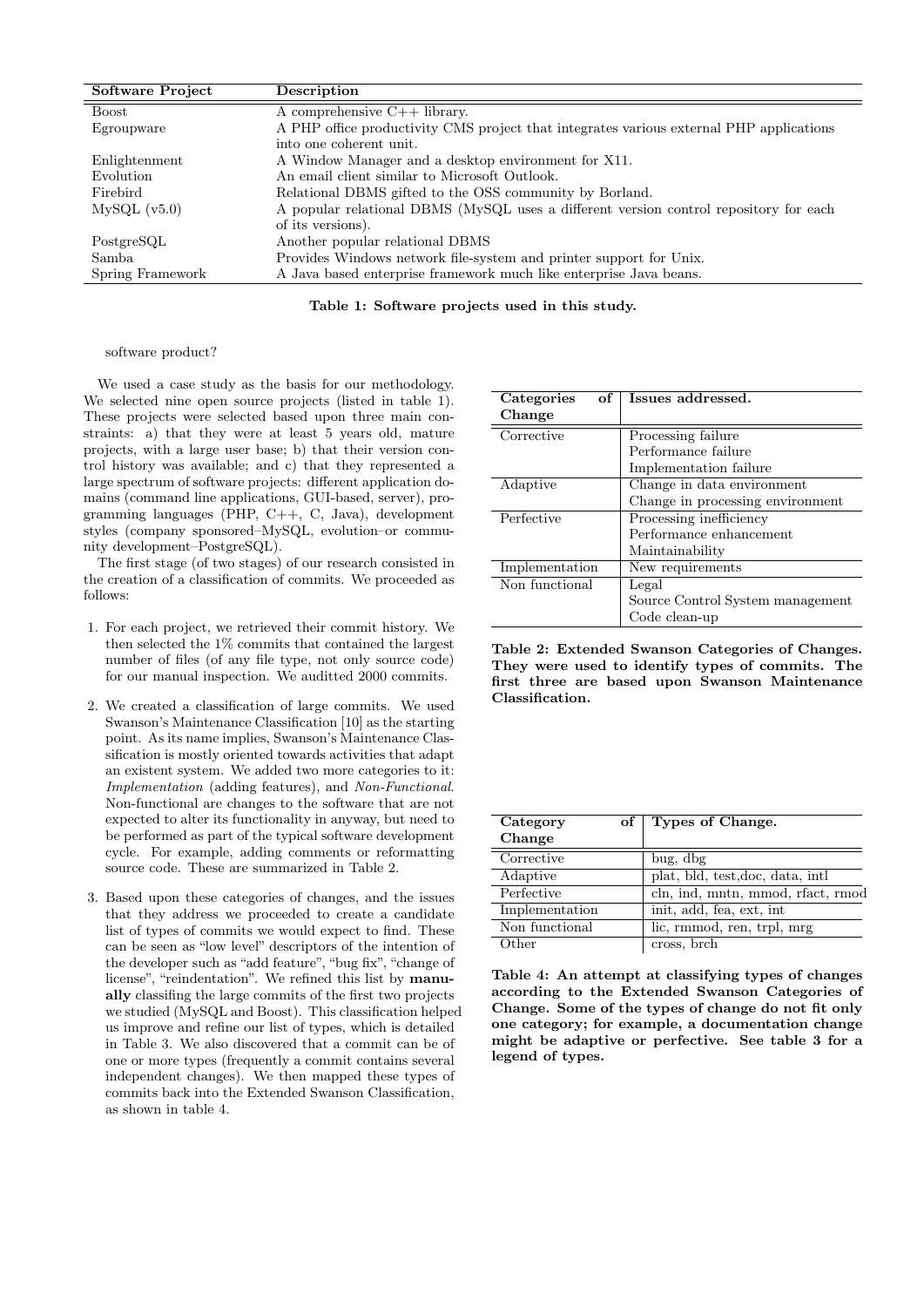| Type commit          | Abbrev.           | Description                                                                                                    |
|----------------------|-------------------|----------------------------------------------------------------------------------------------------------------|
| <b>Branch</b>        | brch              | If the change is primarily to do with branching or working off the main                                        |
|                      |                   | development trunk of the version control system.                                                               |
| Bug fix              | bug               | One or more bug fixes.                                                                                         |
| Build                | bui               | If the focus of the change is on the build or configuration system files                                       |
|                      |                   | (such as Makefiles).                                                                                           |
| Clean up             | $_{\rm cln}$      | Cleaning up the source code or related files. This includes activities                                         |
|                      |                   | such as removing non-used functions.                                                                           |
| Legal                | lic               | A change of license, copyright or authorship.                                                                  |
| Cross                | cross             | A cross cutting concern is addressed (like logging).                                                           |
| Data                 | $_{\rm data}$     | A change to data files required by the software (different than a change                                       |
|                      |                   | to documentation).                                                                                             |
| Debug                | dbg               | A commit that adds debugging code.                                                                             |
| Documentation        | $_{\mathrm{doc}}$ | A change to the system's documentation.                                                                        |
| External             | ext               | Code that was submitted to the project by developers who are not part                                          |
|                      |                   | of the core team of the project.                                                                               |
| Feature Add          | fea               | An addition/implementation of a new feature.                                                                   |
| Indentation          | ind               | Re-indenting or reformatting of the source code.                                                               |
| Initialization       | init              | A module being initialized or imported (usually one of the first commits                                       |
|                      |                   | to the project).                                                                                               |
| Internationalization | int               | A change related to its support for languages other-than-English.                                              |
| Source Control       | SCS               | A change that is the result of the way the source controls system works,                                       |
|                      |                   | or the features provided to its users (for example, tagging a snapshot).                                       |
| Maintenance          | mntn              | A commit that performs activities common during maintenance cycle                                              |
|                      |                   | (different from bug fixes, yet, not quite as radical as new features).                                         |
| Merge                | mrg               | Code merged from a branch into the main trunk of the version control                                           |
|                      |                   | system; it might also be the result of a large number of different and                                         |
|                      |                   | non-necessarily related changes committed simultaneously to the version                                        |
| Module Add           | add               | control system.                                                                                                |
| Module Move          | mmod              | If a module (directory) or files have been added to a project.<br>When a module or files are moved or renamed. |
| Module Remove        | rmod              | Deletion of module or files.                                                                                   |
| Platform Specific    | plat              | A change needed for a specific platform (such as different hardware or                                         |
|                      |                   | operating system).                                                                                             |
| Refactoring          | rfact             | Refactoring of portions of the source code.                                                                    |
| Rename               | ren               | One or more files are renamed, but remain in the same module (direc-                                           |
|                      |                   | tory).                                                                                                         |
| Testing              | tst               | A change related to the files required for testing or benchmarking.                                            |
| Token Replace        | trpl              | An token (such as an identifier) is renamed across many files (e.g. change                                     |
|                      |                   | the name or a function).                                                                                       |
| Versioning           | ver               | A change in version labels of the software (such as replacing "2.0" with                                       |
|                      |                   | " $2.1$ ").                                                                                                    |

Table 3: Types of Commits used to annotated commits. These types attempt to capture the focus of the commit rather than every detail about it; for instance *Token Replacement* that affected 1 build file and 10 source files will not be labelled *Build*. A commit could be labelled with one or more types. Their abbreviation is used in the figures of this paper.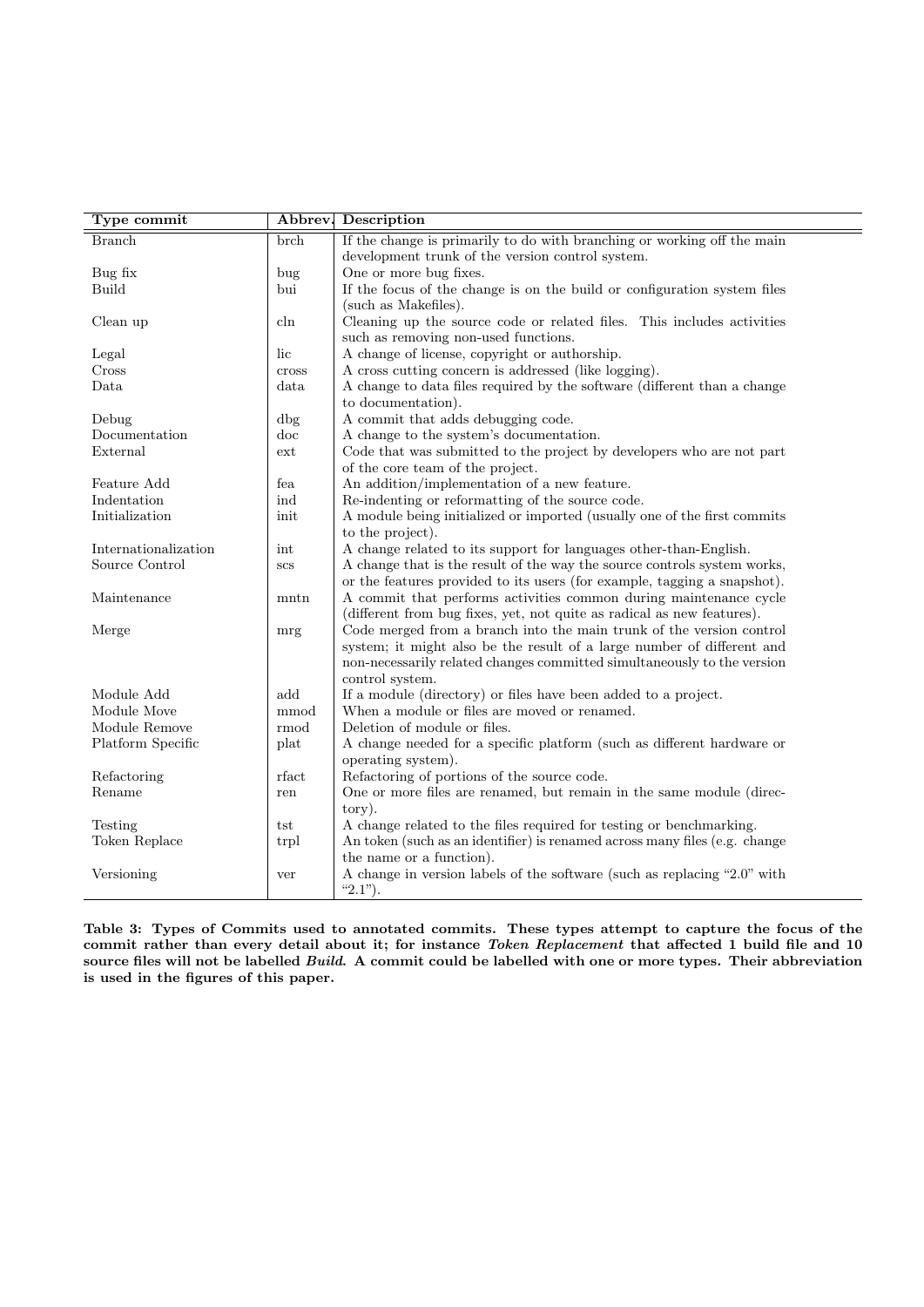The Extended Swanson Classification appeared insuficient to classify large commits. We noticed that many of the large commits such as build (bld), module management (add, rmod, mmod), were difficult to place into these categories. In many cases the intention of the commit was none of these. For this reason we decided to create a new taxonomy, which we call *Categories of Large Commits*, which is summarized in table 5. We used this taxonomy to organize the types of commits, as depicted in Table 6.

Manually classifying commits is difficult. We are not contributors to any of these projects, and relied on our experience as software developers to do so. The procedure we used was the following:

- We read the commit log. Most of the commits in these projects have log comments which provide a good rationale behind the commit. In some cases the log was too explicit (for example, the largest log comment in Evolution was 13,500 characters long), but in many cases the commit was simple and clear in its intention (e.g. "HEAD sync. Surprisingly painless","Update the licensing information to require version 2 of the GPL").
- *•* We identified the files changed. Usually the filename (and its extension) provides certain clues (e.g. \*.jpg are most likely documentation or data files).
- *•* We studied the diff of the commit, and compared its contents to the commit log. We believe that the contrasting of both sources of information improved the quality of our classification. If they appeared to contradict each other we used the information in the diff.

The result of this classification was, for each commit, a list of types of commits that reflected the intention of such commit.

For the second stage of our study we proceeded as follows:

- 1. For each project we retrieved (with the exception of  $M_ySQL<sup>T</sup>$  the log for each commit, and the corresponding diff to its files.
- 2. We proceeded to manually classify each of these commits into one or more of the different types of large commits (as shown in Table 3). Every commit was labelled with one or more types.
- 3. For each project we created a summary of what we consider the "theme" of the large commits. In other words, we tried to draw a rational that explained why the project was doing large commits, and what such commits explained about the project, its organization, development process, or its developers (qualitative analysis).
- 4. We quantitatively analyzed the resulting data, both by project, and as an average over all projects.

## 3. RESULTS

We present the results of our study in two parts. In the first part we describe the themes of our qualitative results. In the second part we present an statistical overview of the types of large commits.

| Categories of Large      | <b>Types of Commits</b>     |
|--------------------------|-----------------------------|
| Commits                  |                             |
| Implementation           | fea, int, plat              |
| Maintenance              | bug, dbg, mntn, cross       |
| Module Management        | add, mmod, rmod, split      |
| Legal                    | lic                         |
| Non-functional<br>source | cln, trpl, rfct, indent     |
| changes                  |                             |
| SCS Management           | brnch, ext, merge, ver, scs |
| Meta-Program             | bui, tst, doc, data, intl   |

Table 6: Classification of the types of commits using the Categories of Large Commits

## 3.1 Themes of the Large Commits

By reading and classifying the log-changes we were able to draw certain conclusions of the rationale behind many of the large commits. We refer to these conclusions as the *themes* of the large commits of each project.

Boost's documentation produced many large commits because they were auto-generated from the source code and docbook files (manuals). Boost developers used branches and consequently many of the large commits were merges from branches to the trunk. A common yearly large commits was an update to the year of the copyright. Boost also changed its license partway through development. Boost has a well-defined source code style and we observed many cleanup commits (reformatting and rewrites to follow their style). Refactorings and unit tests were also common large commits.

MySQL uses one repository per version. Its source code is a "fork". (Version 5.0 was forked from Version 4.1). Its use of Bitkeeper allowed a type of commit that we did not observed in any other project: changes in file permissions. MySQL programmers used a consistent lexicon and marked bug fixes with the word "fix" and merges with the word "merge". Merges were a very common type of large commit.

Firebird had many large build commits because of their support for multiple platforms. Their use of Microsoft Visual C++ project files often created as many build files as there were source files. These project files were also very prone to updating. Firebird had many large commits which were both module additions and cross cutting changes. Modules which updated or provided memory management, logging or various performance improvements were added and caused large cross cutting, far reaching changes. Since Firebird was an inherited code project from Borland, there were many large commits where old code was cleanedup to follow the new code-style. A couple of large commits included the dropping of some legacy platform support.

Samba stores most of its documentation in the SCS and many of the documents were auto-generated from other documents; as a consquence many of the large commits were documentation driven. Samba had multiple branches developing in parallel, often new functionality was back-ported from develop branches to legacy branches. Thus merging was a common large commit for Samba. Large build and configuration commits included support for Debian builds, requiring a separate build module. Samba also went through a few security audits and the addition of cross cutting features such as secure string functions and alternative memory

 $^{1}$ MySQL uses  $\texttt{Bitkeeper}$  as version control system, and we were not able to retrieve the diffs for each commit.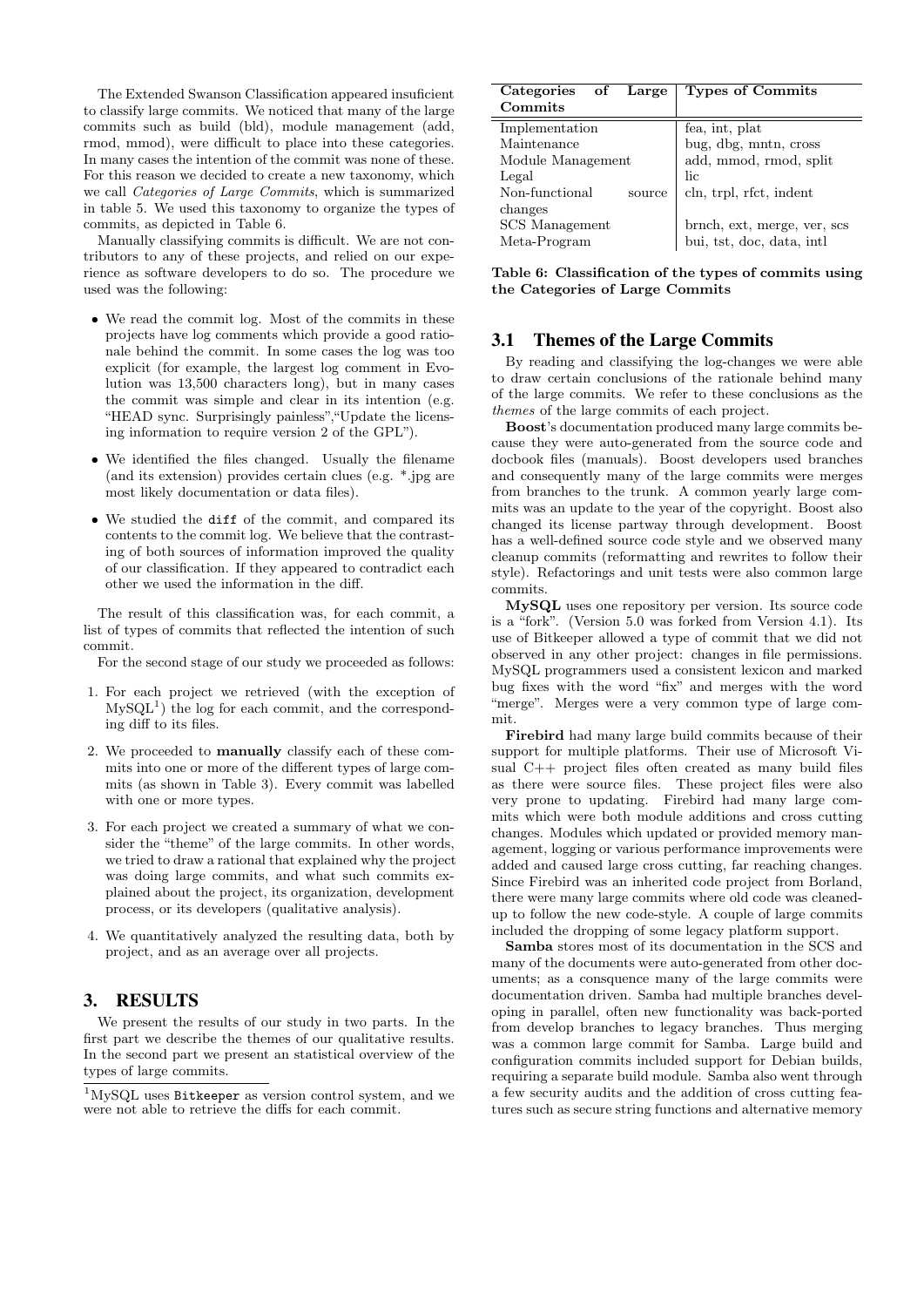| Categories<br>of<br>Large | Description                                                                       |
|---------------------------|-----------------------------------------------------------------------------------|
| Commits                   |                                                                                   |
| Implementation            | New requirements                                                                  |
| Maintenance               | Maintenance activities.                                                           |
| Module Management         | Changes related to the way the files are named and organized into modules.        |
| Legal                     | Any change related to the license or authorship of the system.                    |
| Non-functional<br>source- | Changes to the source code that did not affect the functionality of the software, |
| code changes              | such as reformatting the code, removal of white-space, token renaming, classic    |
|                           | refactoring, code cleanup (such as removing or adding block delimiters without    |
|                           | affecting the functionality)                                                      |
| SCS Management            | Changes required as a result of the manner the Source Control System is used by   |
|                           | the software project, such as branching, importing, tagging, etc.                 |
| Meta-Program              | Changes performed to files required by the software, but which are not source     |
|                           | code, such as data files, documentation, and Makefiles.                           |

Table 5: Categories of Large Commits. They reflect better the types of large commits we observed than those by Swanson.

management routines. Except for the Debian related commits, we were surprised to see very few platform support commits (Samba runs in almost any flavour of Unix).

Egroupware integrates various external PHP applications into one coherent unit. Egroupware consistently had a large number of template changes (in many cases the templates contained code). Many large commits were due to the importing of externally developed modules which would then had to be stylized and integrated into Egroupware. The integration of external modules also implied a lot of merging of updated external modules. There was also a surprising number of commits where only version strings were changed.

Enlightenment is known for fancy graphics and themed window decorations. "Visual" themes (a group of images, animations and source code defining a look) are the most notable part of the large Enlightenment commits. Large window manager themes are imported and updated regularly. Enlightenment uses separate directories to do versioning and merges are often copying or moving files from one directory to another. Enlightenment also attracted a lot of small widgets and tools that shared Enlightenment visual themes, like clocks and terminal emulators. Some large commits consisted of imports of externally developed tools into the repository. There were very few tests in Enlightenment.

Spring Framework had many large commits that consisted of examples and documentation. An example application, Pet Store, was added and removed multiple times. Branching in the Spring Framework often was done at the file level, with many large commits being moves from the sandbox directory to the main trunk. Much Spring Framework code was associated with XML files that configured and linked spring components. Other very common large commits were refactorings, renamings, and module and file moves. Spring required large cross cutting changes.

PostgreSQL was peculiar for its emphasis in cleaning up its source code. Many of its large commits were code reformatting and code cleanup (such as removing braces around one statement blocks–PostgreSQL is written in C). Many of its large commits involved a single feature (suggesting cross-cutting concerns). Many of these commits were external contributions (from non-core developers).

Evolution makes extensive use of branching: many of its large commits reflect the use of branches for different versions, and to develop and test new features before they are

integrated into the main trunk of the version control system. It also uses many data files (such as time-zone information) that are usually updated at the same time. Evolution uses clone-by-owning: it makes a copy of the sub-project *libical* every time this project releases a new version.

## 3.2 Quantitative Analysis

#### *3.2.1 Types of Changes*

We first present the distribution for each of the types of changes. Figure 1 shows their proportion by project. Each bar corresponds to all changes for that type, and it is divided per project (for example, for maintenance changes, 60% are to Spring Framework, and the rest 40% to Evolution). Figure 2 groups them together, as a percentage of the total number of commits for all projects (maintenance changes are slightly less than one percent of all commits). They show a lot of variation, but the most frequent changes were Adding Modules, Documentation, Initializing Modules, Feature Additions, and Merges. Table 3 shows the corresponding percentage of commits for each type in descending order. When comparing both figures, it is interesting to see that those types of changes dominated by one or two applications (such as Data, Split Module, Debug, Maintenance) occur very rarely.

#### *3.2.2 Extended Swanson Maintenance Categorization*

Figure 3 shows, for each project, the distribution of changes according to the Extended Swanson Maintenance Categories (see table 2). Figure 4 shows the aggregation of all projects. All projects show commits in each category, although in some cases (such as Spring and Firebird) they were dominated by one or two categories.

Table 8 shows what percentage of large commits that belonged to each Extended Swanson category. We compared our results (ignoring non-functional and implementation changes) to Purushothaman et al.'s[9]. Purushothaman divided changes into: Corrective, Perfective, Adaptive, Inspections, and Unknown. They found that 33%, 8%, 47%, 9%, 2% of small changes fell into each of these categories. We found the following: adaptive changes were the most frequent in both large and small changes; Small changes, however, were more likely to be corrective than perfective. For large commits the trend is inverted: perfective changes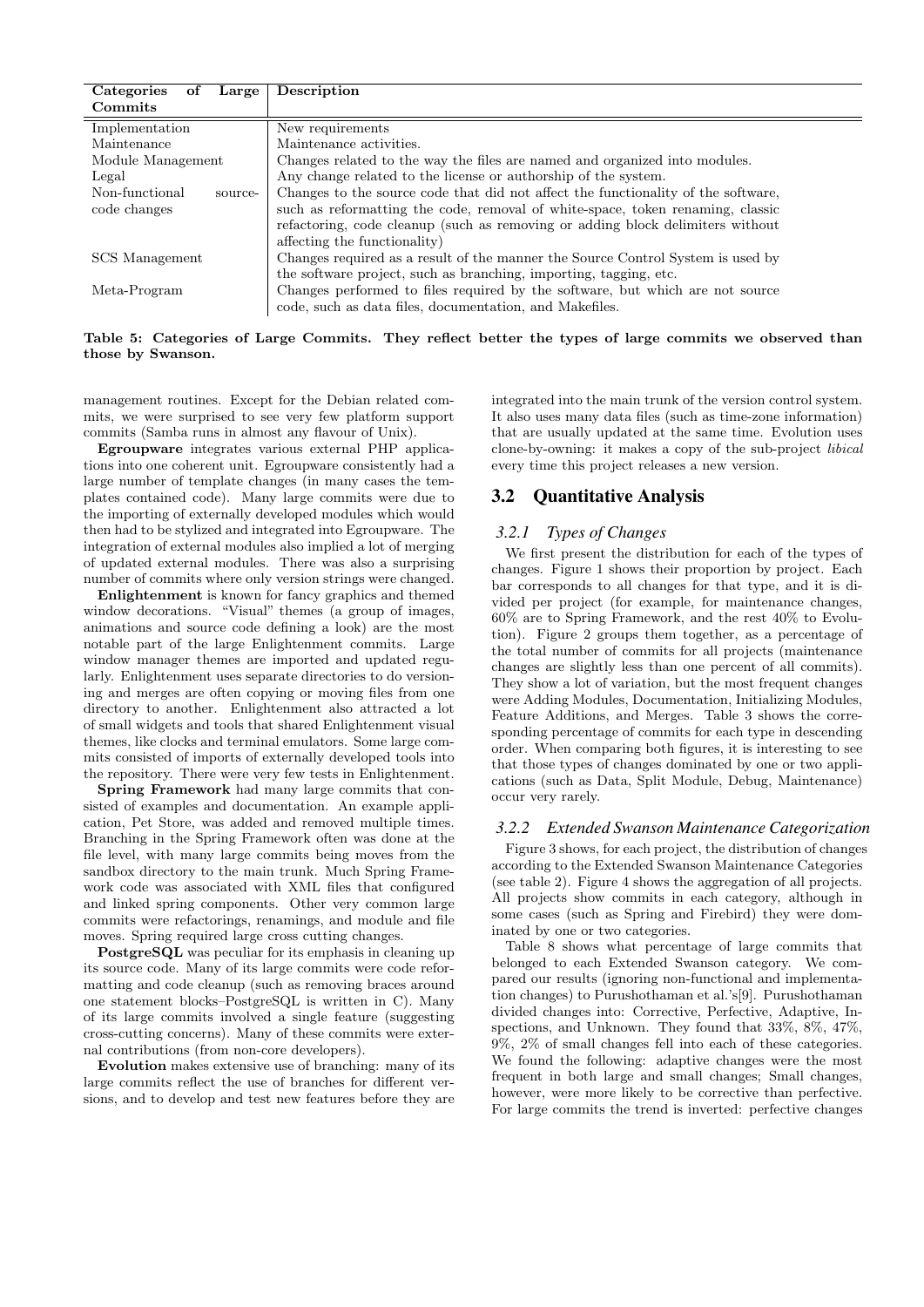

Figure 1: Distribution of Types of Changes by project. Each bar corresponds to 100% of commits of that type and it is divided proportionally according to their frequency in each of the projects.



Figure 2: Distribution of Types of Change of the aggregated sum of all projects.

## Proportional Distibution of Types of Commits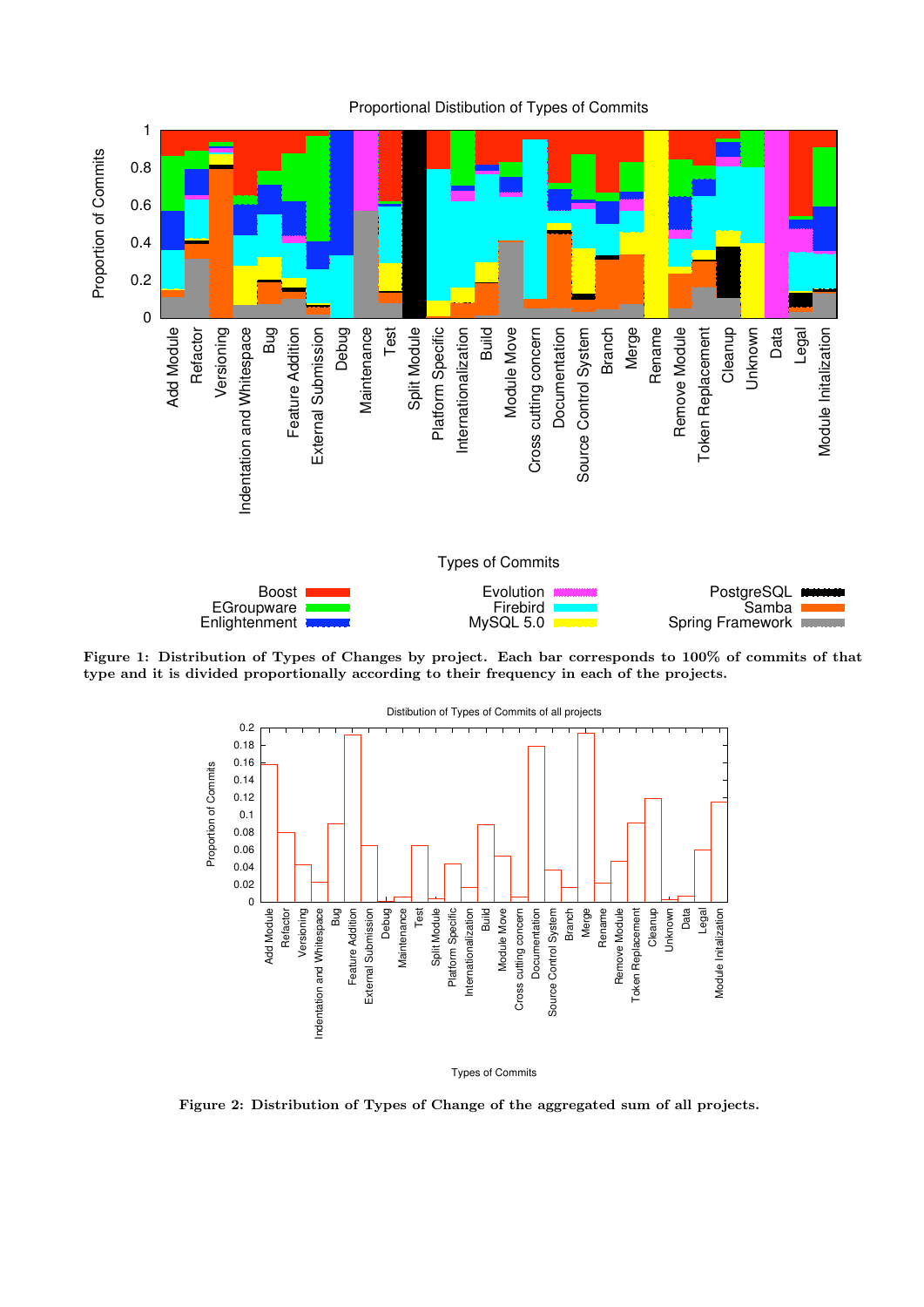

Figure 3: Distribution of changes per project, organized using Extended Swanson Maintenance Categories.



Figure 4: Distribution of changes for all projects, organized using Extended Swanson Maintenance Categories

## Proportional Distibution of Extended Swanson Maintenance Classes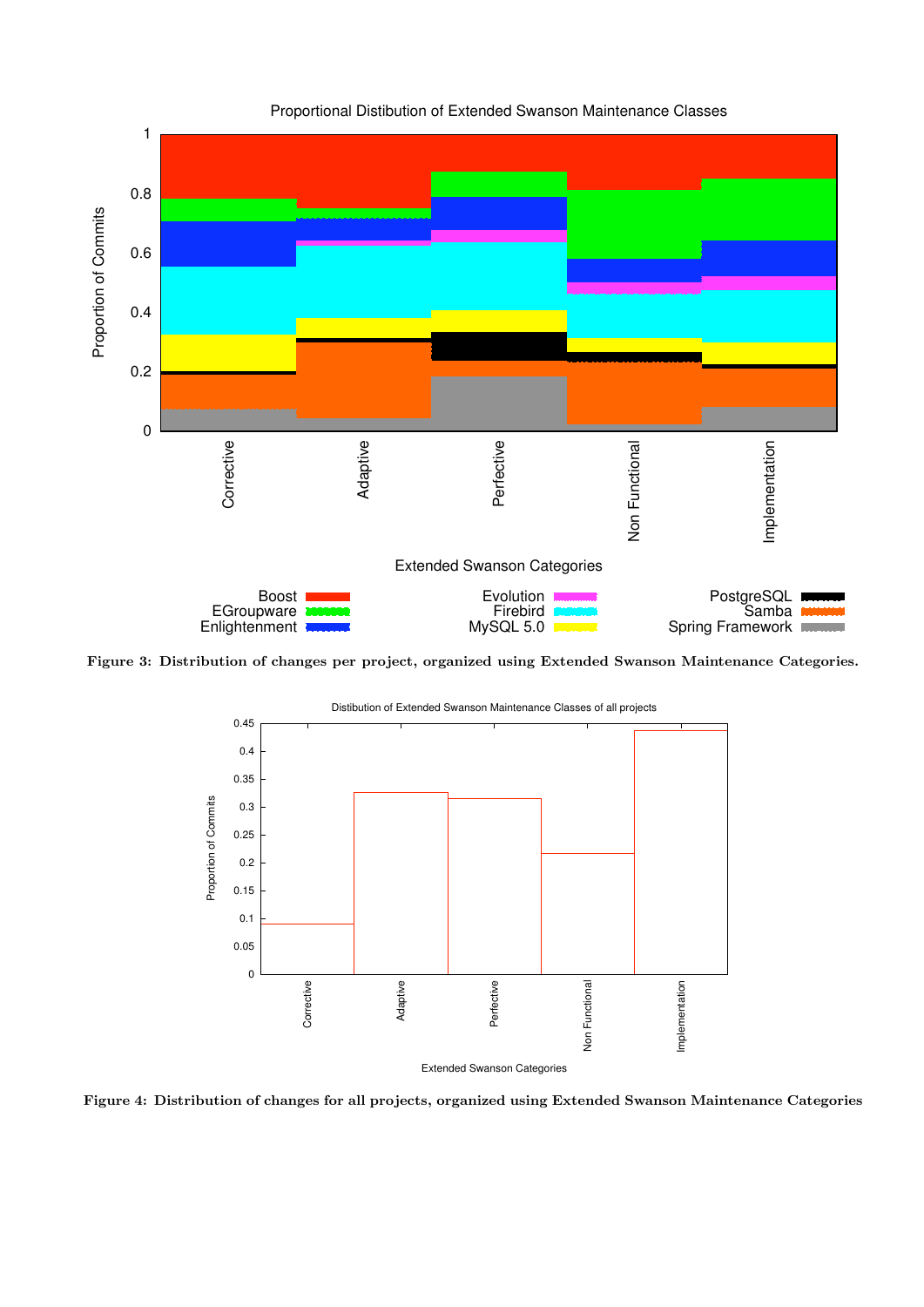| Type of Change             | Percent   |
|----------------------------|-----------|
| Merge                      | 19.4 %    |
| Feature Addition           | $19.2\%$  |
| Documentation              | $17.9\%$  |
| Add Module                 | $15.8\%$  |
| $C$ leanup                 | $11.9\%$  |
| Module Initalization       | $11.5\%$  |
| Token Replacement          | $9.1\%$   |
| Bug                        | $9.0 \%$  |
| <b>Build</b>               | $8.9\ \%$ |
| Refactor                   | $8.0\ \%$ |
| <b>Test</b>                | $6.5\%$   |
| External Submission        | 6.4 $%$   |
| Legal                      | 6.0 $%$   |
| Module Move                | $5.3\%$   |
| Remove Module              | $4.7\%$   |
| Platform Specific          | $4.4\%$   |
| Versioning                 | $4.3\%$   |
| Source Control System      | $3.7\%$   |
| Indentation and Whitespace | $2.3~\%$  |
| Rename                     | $2.2~\%$  |
| Internationalization       | $1.7\%$   |
| <b>Branch</b>              | $1.6\%$   |
| Data                       | $0.7~\%$  |
| Cross cutting concern      | $0.6~\%$  |
| Maintenance                | $0.6\%$   |
| Split Module               | $0.3~\%$  |
| Unknown                    | $0.3\%$   |
| Debug                      | $0.1 \%$  |

Table 7: Distribution of commits belonging to each Type of Change over all projects (1 commit might have multiple types).

| Category       | Percent  |
|----------------|----------|
| Implementation | 43.9 $%$ |
| Adaptive       | $32.7\%$ |
| Perfective     | 31.6 $%$ |
| Non Functional | $21.7\%$ |
| Corrective     | $9.0 \%$ |

Table 8: Proportion of changes belonging to each Extended Swanson Maintenance Category for all projects (1 commit might belong to multiple ones).

are more likely to occur than corrective changes. This result seems intuitive: correcting errors is often a surgical, small change; while perfective changes are larger in scope and likely to touch several files.

#### *3.2.3 Categorization of Large Commits*

Figure 5 shows the distribution of changes when they were classified according to our categories of large commits (see table 5). Projects vary in the distribution of the different categories. These distributions appear to support qualitative findings described in section 3.1; for example, Boost has the largest proportion of Meta-Program (mostly documentation) while Postgresql has the largest proportion of Non-functional Code (its frequent reformatting of the code).

Figure 6 shows the accumulated distribution of all the projects (summarized in table 9). The most common category is Implementation, followed closely by Meta-Program

| Category              | Percent  |
|-----------------------|----------|
| Implementation        | $40.8\%$ |
| Meta-Program          | $31.5\%$ |
| Module Management     | $29.3\%$ |
| Non-functional Code   | $20.7\%$ |
| <b>SCS</b> Management | $15.9\%$ |
| Maintenance           | $10.0\%$ |
| Legal                 | 6.0 $%$  |
|                       |          |

Table 9: The percent of commits belonging to each Large Maintenance Category over all projects (1 commit might belong to multiple categories).

and Module Management. While some of the largest commits might be Legal, they represent the smallest category.

## 4. ANALYSIS AND DISCUSSION

Large commits occur for many different reasons, and these reasons vary from project to project. They tend to reflect several different aspects:

Their development practices. Branching and merging results in large commits, but not all projects use it. Branching and merging is primarily used to provide a separate area for development, where a contributor can work without affecting others. Once the developer (and the rest of the team) is convinced that the code in the branch is functioning properly (e.g. the feature or features are completed) the branch is merged back to the trunk (the main development area of the repository). If a project uses branching and merging is because (we hypothesize) they prefer to develop and test a feature independently of the rest, and commit to the trunk a solid, well debugged large commit–instead of many, smaller ones. Branches become sandboxes. Evolution is an example of such project.

Their use (or lack) of the version control system. Many projects extensively use the features of a version control system, and this is reflected in the large commits (maintaining different branches for each version of the product– such as Evolution), while others don't (Enlightenment maintains different directories for different versions). Some projects use different repositories for each version (e.g. MySQL).

The importance of code readability. Some projects worry a lot about the way their code looks (Boost and PostgreSQL) and they do regular commits to make sure the code obeys their coding standards.

Externally produced features. Some projects accept a significant number of contributions from outsiders (to the core team) and these are usually committed in one single large commit (e.g. PostgreSQL, Egroupware).

Automatically generated files. Many large commits are the result of automatically generated files (Boost and Samba). This could be a concern for researchers creating tools that automatically analyze software repositories without properly determining the provenance of a given file.

Test cases and examples tend to be added in large commits. It is also interesting that not all projects have test suites nor examples (where appropriate).

Clone-by-owning results in regular large commits. Some projects keep a local copy of another product that they depend upon, such as a library, but they do not maintain it; such products need to be regularly updated with newer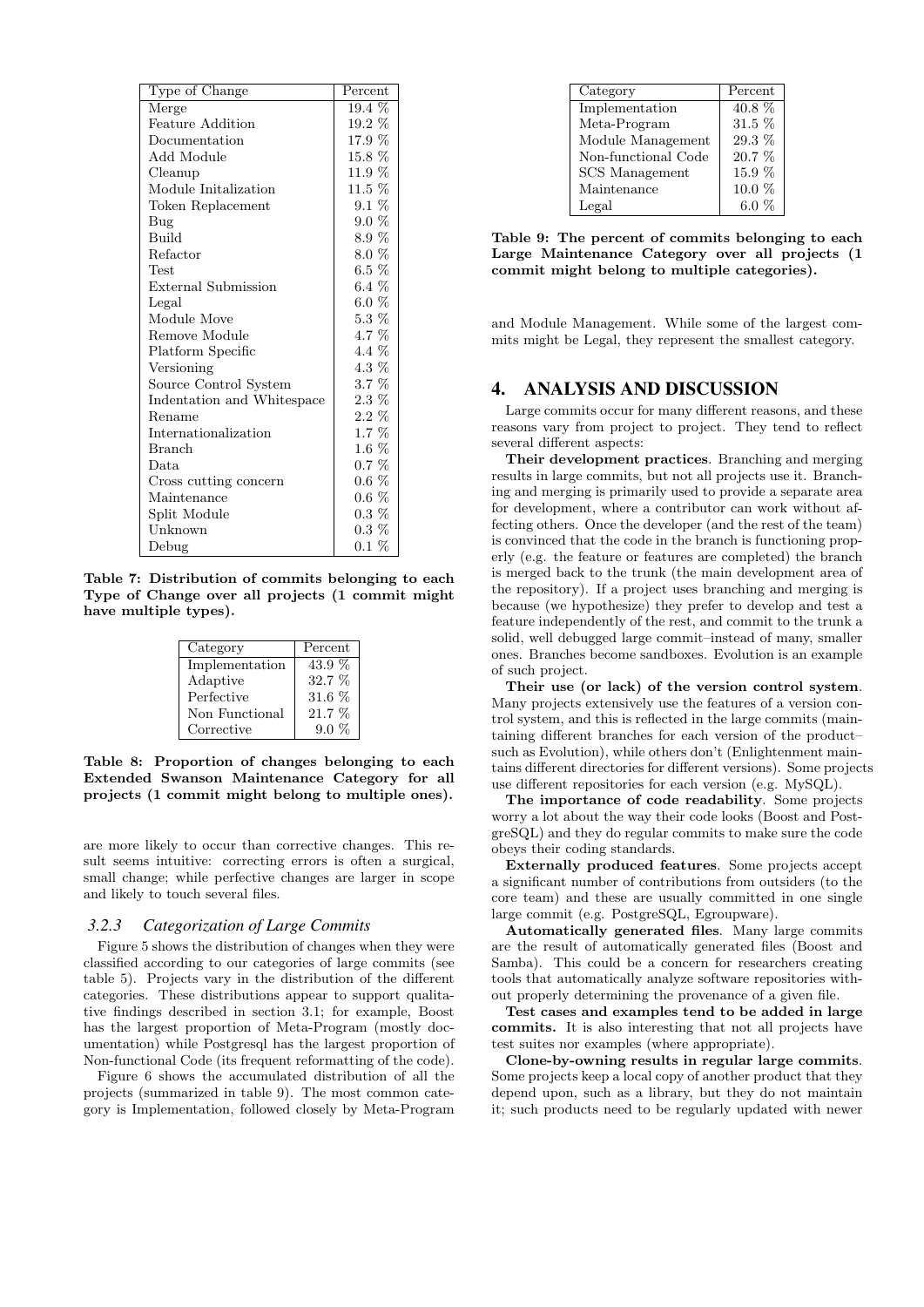

Figure 5: Distribution of commits per project, classified according to the Categories of Large Commits.



Figure 6: Distribution of commits for all projects, classified according to the Categories of Large Commits.

## Proportional Distibution of Large Commit Classes